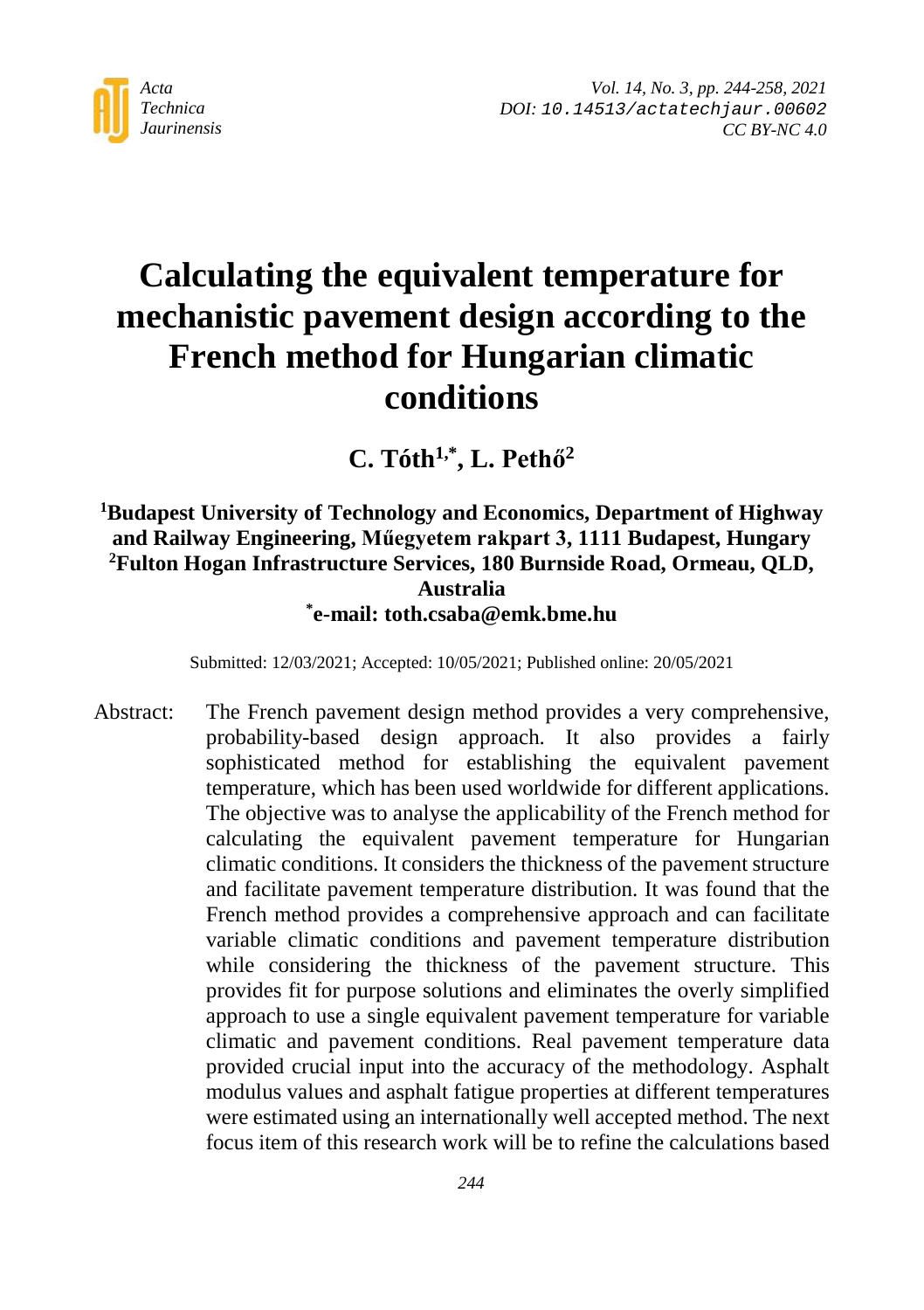on asphalt modulus master-curves and fatigue data collected from laboratory testing at different temperatures.

*Keywords: pavement design; climatic conditions; equivalent temperature*

### **1. Introduction**

Strains and deformations of any asphalt pavement is influenced by the distribution of the pavement temperature. Pavement engineers and researchers have been trying to describe the temperature dependency of a given pavement structure by an easily manageable index which provides an equivalent pavement temperature.

For both full depth asphalt pavements and concrete pavements, the environmental impact should be considered at the design phase, which has been proven as a very complex task. The international practice usually simplifies the complex environmental impact to two items, namely the temperature and precipitation [1] [2].

The temperature influences the properties and performance of the materials mixed with bituminous binders, while the precipitation and moisture have an impact on the unbound granular pavement layers. This impact should be considered at the time of the pavement design [3]; also, the impact on the mix design of hot mix asphalt [4]. and on the mix design of base layers treated with bitumen [5] should be carefully considered.

Due to limited access to real temperatures in the pavement structure in the past, it was also important to derive the in-depth temperature from air temperature readings. Capturing air temperature is relatively simple by established and widely used weather stations; measuring pavement temperatures is becoming less expensive, therefore access to such a dataset is becoming more common [6]. However, establishing such a weather station for pavement in-depth temperatures still remains difficult especially when the probes have to be placed under traffic into a road pavement in service.

In order to overcome the difficulties and minimise computing volumes, various methods have been developed since the early 1960s to use equivalent pavement temperatures [7]. This approach uses the core of the Miner's hypothesis [8]; accordingly, the effective stress generated in a given pavement structure characterised by a single pavement temperature is equivalent to the cumulative stress generated in the same pavement structure under variable temperature conditions. The calculation can be performed according to Equation (1).

$$
N_{eff} = \frac{1}{\frac{1}{n} \sum_{i=1}^{n} (\frac{1}{N_i})}
$$
 (1)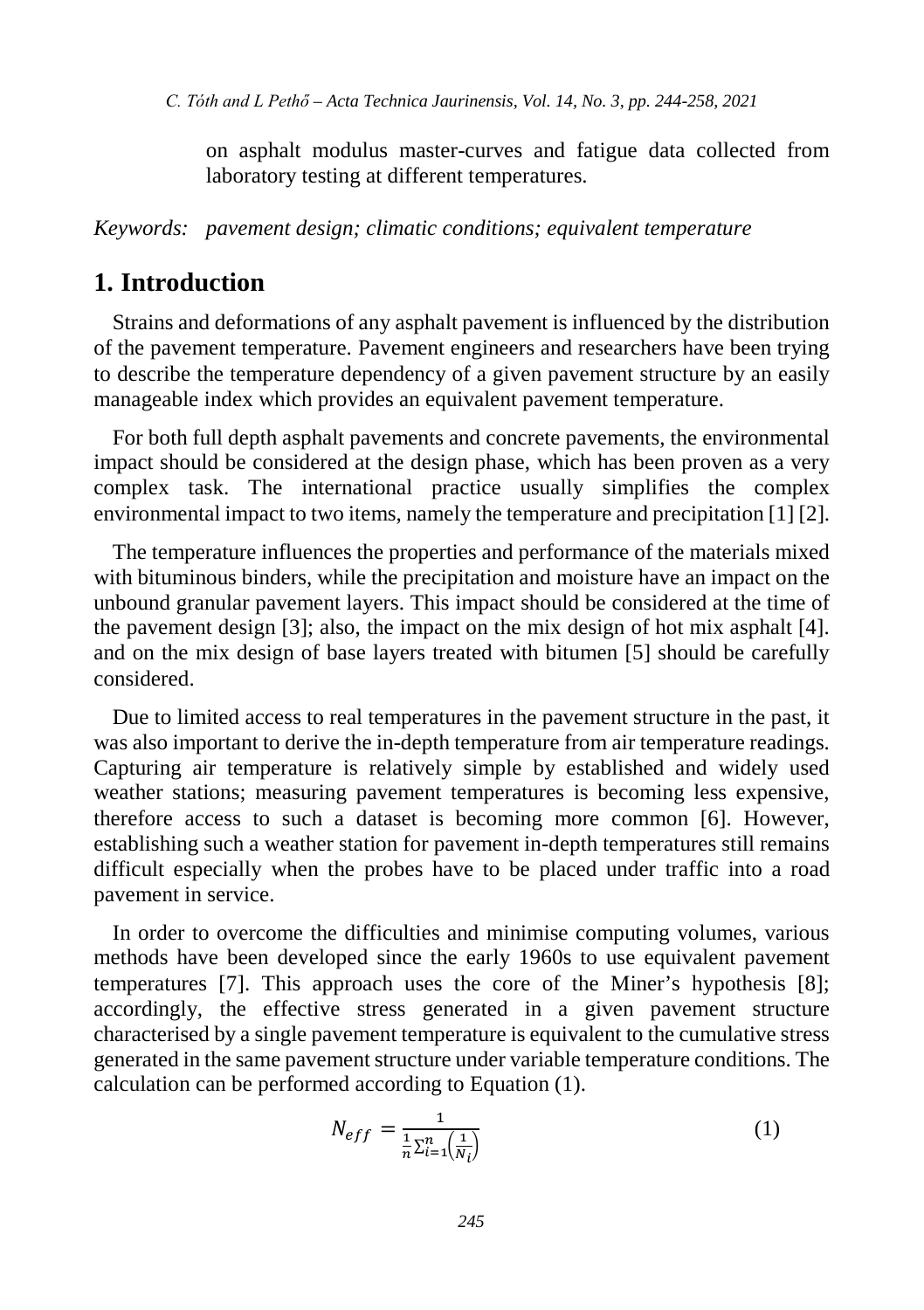where

| $N_{\rm eff}$ | $\equiv$ the effective loading cycles at the effective single temperature applied<br>for the design according to Miner's hypothesis, |
|---------------|--------------------------------------------------------------------------------------------------------------------------------------|
| $N_{\rm i}$   | $=$ the actual allowed loading cycles calculated on the basis of various<br>temperatures.                                            |

 $n =$  the number of temperature brackets.

The French pavement design method provides a very comprehensive, probabilitybased design approach. It also provides a fairly sophisticated method for establishing the equivalent pavement temperature, which has been used worldwide for different applications [6] [9].

The objective of this paper is analysing the applicability of the French method for calculating the equivalent pavement temperature for Hungarian climatic conditions. The input data is the measured pavement temperature distribution for the region of Budapest. It is expected that this methodology would provide more accurate pavement design outcomes for different climatic conditions within Hungary. This way using the overly simplified average pavement temperature models would be discontinued and the new method would provide an optimised pavement structure for a given climatic condition.

# **2. The Equivalent (Design) Temperature in the French Pavement Design Method**

Detailed calculation for the equivalent temperature is provided in Laboratoire Central des Ponts et Chausees [10]. The equivalent temperature is defined according to Equation (2), which is based on the Miner hypothesis.

$$
\sum_{i=1}^{n} n_i \cdot d_i = 1 \tag{2}
$$

where

 $n_i$  = the number of equivalent axle passages undergone by the pavement,

 $d_i$  = the elementary damage.

The elementary damage is expressed in Equation (3).

$$
d_i = \frac{1}{N_i} \tag{3}
$$

where

 $d_i$  = the elementary damage,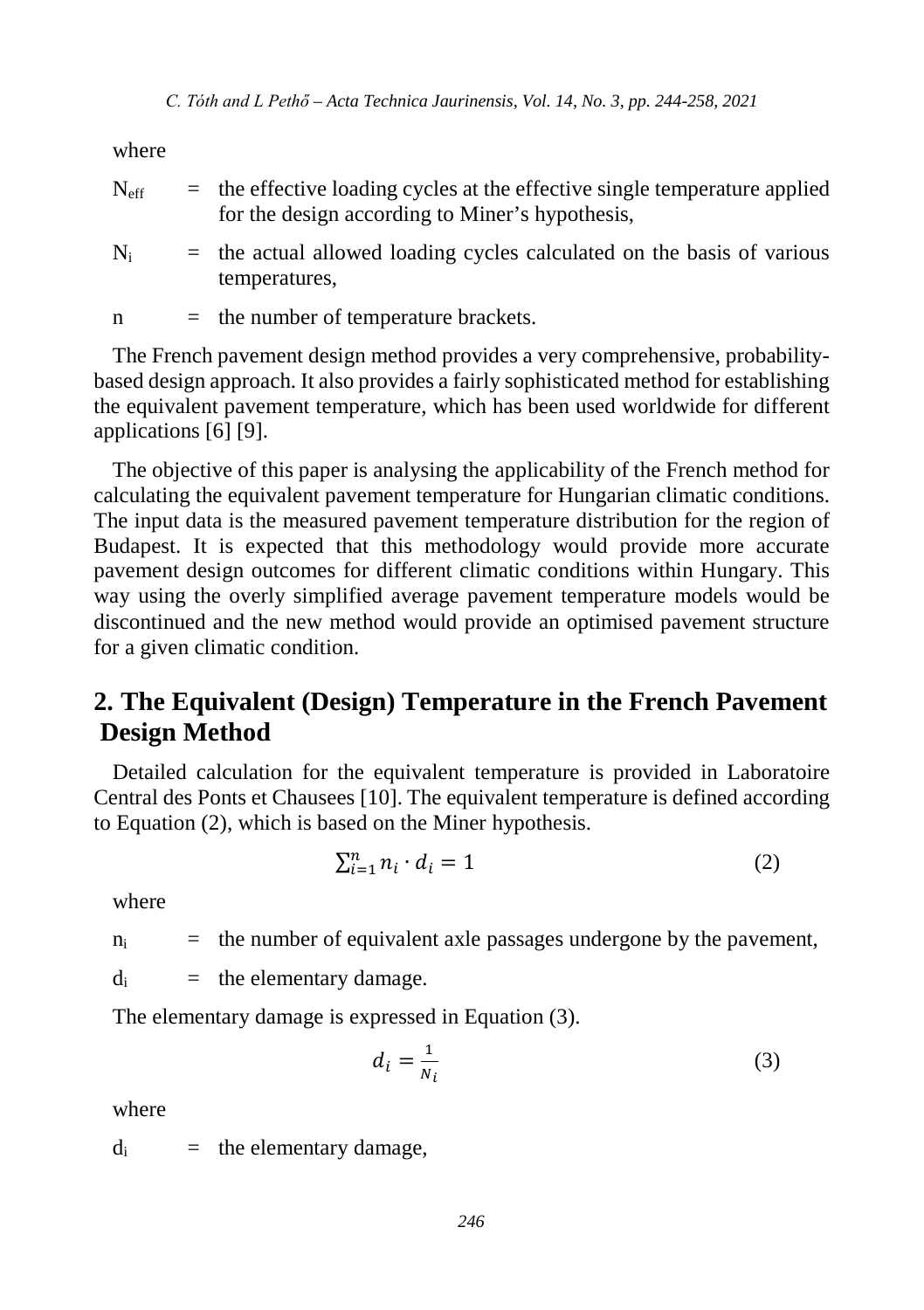$N_i$  = the number of loadings causing fatigue failure at a strain level  $\varepsilon(\theta_i)$ . By combining Equations (2) and (3), Equation (4) follows:

$$
\sum_{i=1}^{n} \frac{n_i}{N_i} = 1\tag{4}
$$

Pavement structural design is performed at a constant temperature, referred to as the equivalent temperature  $\theta_{ea}$ . This temperature is such that the cumulative damage undergone by the pavement over a year, for a given temperature distribution, is equal to the damage that the pavement would undergo with the same traffic but for a constant temperature  $\theta_{eq}$  [10]. The equivalent temperature is determined by Equation (5), which is the Miner hypothesis written in a different format (Equation (2)).

$$
\sum_{i} \frac{n_i(\theta_i)}{N_i(\theta_i)} = \frac{\sum_{i} n_i(\theta_i)}{N(\theta_{eq})}
$$
\n(5)

where

 $N_i$  ( $\theta_i$ ) = is the number of loadings causing failure due to fatigue for the strain level *ε(θj)*,

 $n_i$  ( $\theta_i$ ) = is the number of equivalent axle passes undergone by the pavement at a temperature *(θi)*,

$$
N(\theta_{eq})
$$
 = is the number of loadings causing failure due to fatigue for the strain  
level  $\varepsilon(\theta_{eq})$ ,

 $\theta_{eq}$  is the equivalent temperature.

Equation (6) is derived from Equation (5) after re-organising the parameters.

$$
\frac{1}{N(\theta_{eq})} = \frac{1}{\sum_{i} n_i(\theta_i)} \left[ \sum_{i} n_i(\theta_i) \left\{ \frac{1}{N_i(\theta_i)} \right\} \right]
$$
(6)

Loading cycles  $N_i(\theta_i)$  which cause failure can be deduced from the pavement response at a temperature  $\varepsilon(\theta_i)$  and the laboratory test results  $\varepsilon_\varepsilon(\theta_i)$  according to Equation (7).

$$
N_i(\theta_i) = \left\{ \frac{\varepsilon(\theta_i)}{\varepsilon_6(\theta_i)} \right\}^{1/b} \cdot 10^6 \tag{7}
$$

where

 $\varepsilon(\theta_i)$  = pavement response at a given temperature,

 $\varepsilon_6$  ( $\theta_i$ ) = fatigue properties from laboratory test results.

The reciprocate of  $N_i(\theta_i)$  as defined in Equation (7) equals, by definition, the elementary damage  $d(\theta_i)$  at the strain level  $\varepsilon(\theta_i)$  (Equation (8)).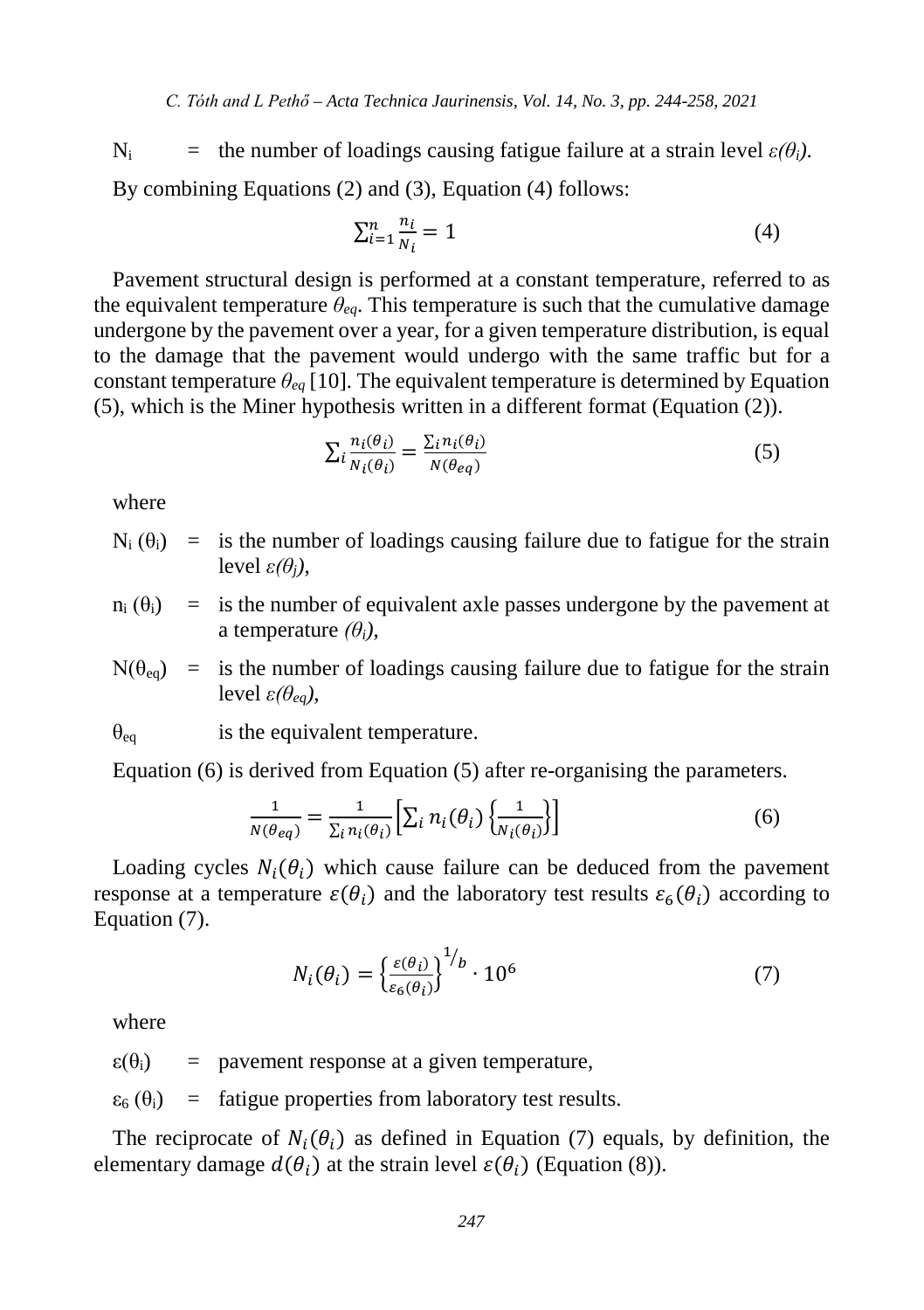*C. Tóth and L Pethő – Acta Technica Jaurinensis, Vol. 14, No. 3, pp. 244-258, 2021*

$$
\frac{1}{N_i(\theta_i)} = d(\theta_i) = \left\{ \frac{\varepsilon_6(\theta_i)}{\varepsilon(\theta_i)} \right\}^{1/b} \cdot 10^{-6}
$$
 (8)

Equation (9) be derived by the combination of Equations (6) and (8).

$$
\frac{1}{N(\theta_{eq})} = \frac{1}{\sum_{i} n_i(\theta_i)} \left[ \sum_{i} n_i(\theta_i) \left\{ \frac{\varepsilon_6(\theta_i)}{\varepsilon(\theta_i)} \right\}^{1/b} \cdot 10^{-6} \right]
$$
(9)

The total elementary damage at different temperatures (right side of Equation (9)) is calculated; the equivalent temperature (design temperature)  $\theta_{eq}$  is the temperature where the elementary damage for  $\frac{1}{N(\theta_{eq})}$  equals to the total elementary damage at different temperatures [10] [11].

The value of  $\varepsilon_6(\theta)$  can be obtained from laboratory testing or by using the correlation Equation (10) at  $10^6$  loading cycles (EN 12697-24-2012) [12].

$$
\lg(N) = a + \left(\frac{1}{b}\right) \cdot \lg(\varepsilon) \tag{10}
$$

where

 $N =$  number of load cycles,

 $a = constant$ ,

 $b = slope of fatingue line,$ 

 $\varepsilon$  = strain (microstrain).

Table 1 illustrates an example used for the calculation according to Laboratoire Central des Ponts et Chausées (1997) [10]. The temperature distribution, expressed in  $5^{\circ}$ C intervals, and with the relative duration of the designated temperature is shown in the table.

**(e)**  $\theta_i$  (°C)  $\begin{array}{|c|c|c|c|c|c|c|c|c|} \hline -5 & 0 & 5 & 10 & 15 & 20 & 25 & 30 \\ \hline \end{array}$ **Duration (%)** 10 12 18 14 18 18 8 2  $\epsilon_t$  ( $\times$  10<sup>6</sup>) – pavement response (microstrain) 24 27 32 40 51 68 98 449  $\epsilon_6(\theta_i)$  ( $\times$  10<sup>6</sup>) – fatigue performance **(microstrain)** 95 95 94 92 96 100 110 121

*Table 1. Example calculation of the equivalent temperature Source: Laboratoire Central des Ponts et Chausees (1997) [10]*

The sum of the weighted elementary damage  $d(\theta_i)$  is 0.15 in this example. The equivalent temperature is determined by interpolation, where the single elementary damage is equal to this value; this results in an equivalent pavement temperature of 18.7 °C in this example.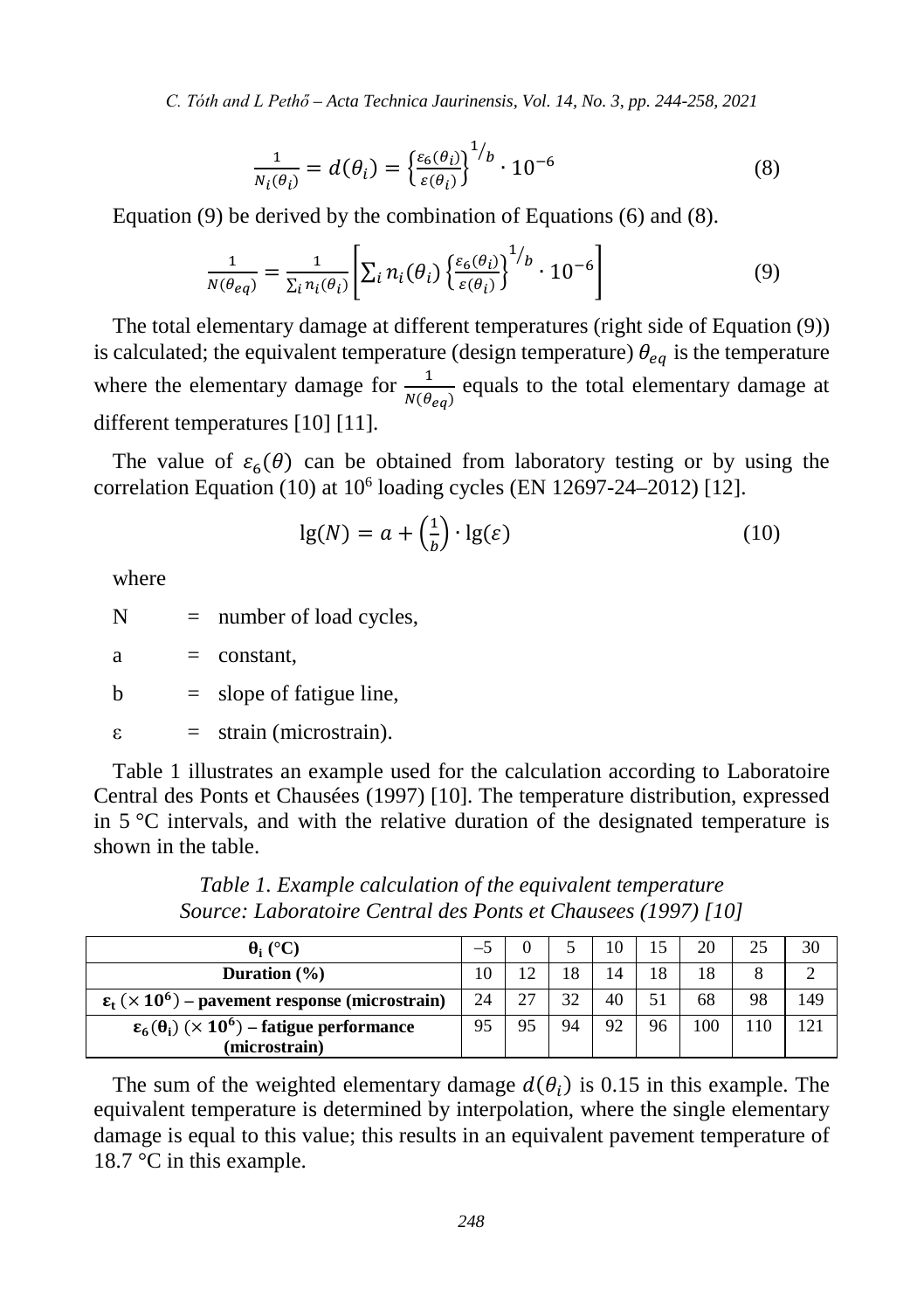The above calculation for the equivalent pavement temperature is based on fundamental mechanics and considers real pavement structure responses and asphalt fatigue properties. The calculation requires detailed input on the pavement temperature distribution. When real and accurate data can be obtained for the pavement structure for a certain climatic environment, it could provide reliable input into the mechanistic pavement design as described in the rest of this paper.

# **3. Calculating the Equivalent Temperature for Hungary using the French Method**

#### **3.1. Data collection**

The vertical temperature distribution of the pavement structure depends on weather conditions and the properties of the subgrade, subbase and upper pavement layers [13]. In order to capture the full extent of the variation, a weather station was established on a private road in Budapest. Sensors were established in a full depth asphalt pavement following completion of the roadworks. The device measured the temperature of the pavement at 0, 2, 7, 14, 29 and 49 cm at a frequency of every 10 minutes. The internal resolution of the temperature sensors were 0.0625 °C and the accuracy of the output was 0.1 °C. Over a period of one year this provided 52,560 data point for each depth, which is considered fairly detailed characterisation of a pavement structure [14].

#### **3.2. Data input**

The calculation of the equivalent temperature using the French method was carried out on for two full depth asphalt pavement structures with different thicknesses. One pavement structure was complying with the Hungarian pavement design catalogue [15] for loading class R (extremely heavy traffic) and the other one for loading class D (medium volume traffic). The individual layer thickness, the asphalt moduli and the total pavement thickness is summarised in Table 2. In these calculations it was considered that the subgrade has a consistent support of 50 MPa (surface modulus).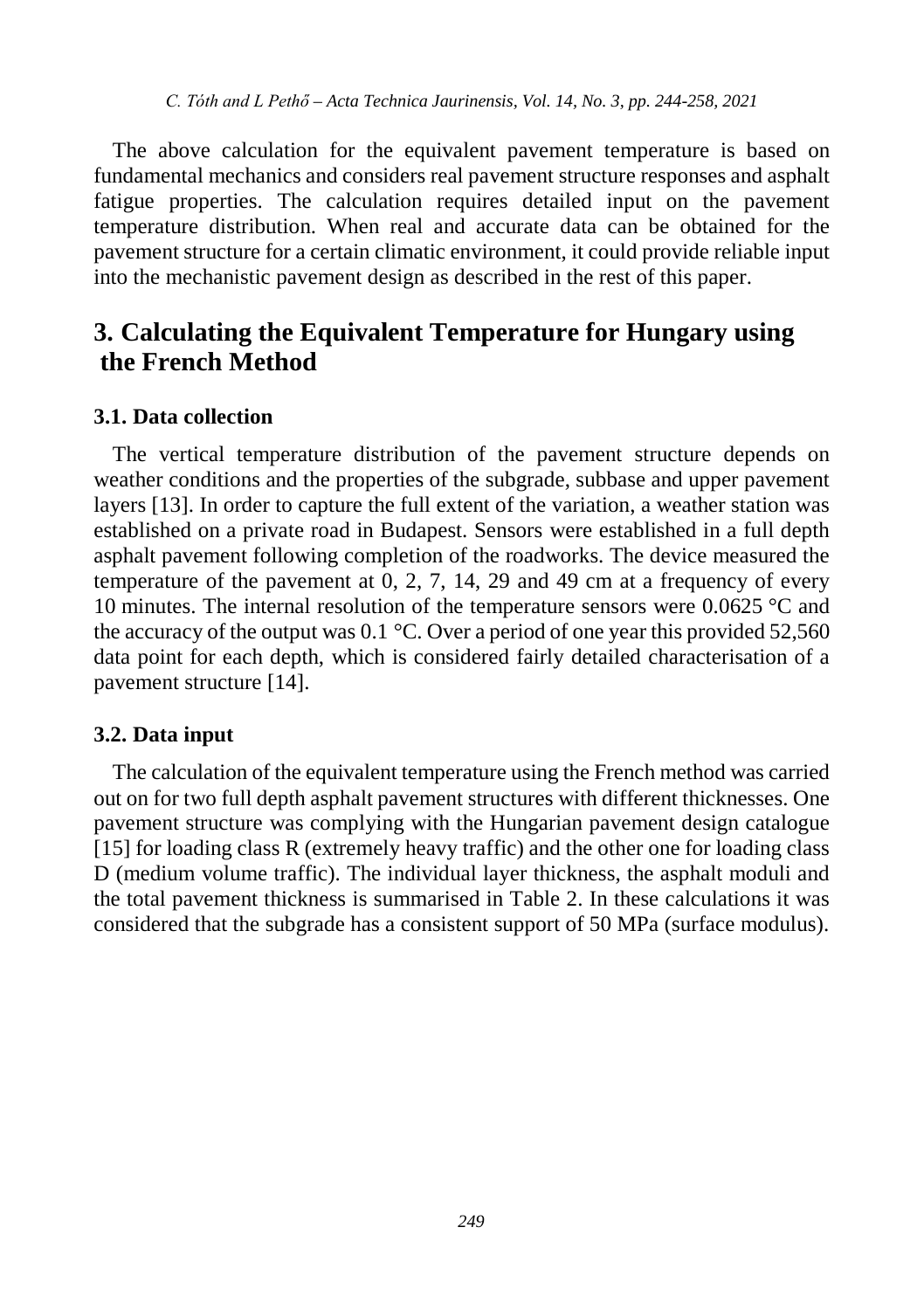| Asphalt layer type     | <b>Thickness</b><br>(mm) |     | Relative temperature distribution in the pavement structure $(\%)$ |          |        |        |       |       |                                                   |       |  |
|------------------------|--------------------------|-----|--------------------------------------------------------------------|----------|--------|--------|-------|-------|---------------------------------------------------|-------|--|
|                        | Traffic                  |     | $-5$                                                               | $\Omega$ | 5      | 10     | 15    | 20    | 25                                                | 30    |  |
|                        | category                 |     |                                                                    |          |        |        |       |       |                                                   |       |  |
|                        | R                        | D   |                                                                    |          |        |        |       |       | Modulus at the pavement temperature bracket (MPa) |       |  |
| AC11 wearing           | 40                       | 40  | 21.900                                                             | 17,700   | 13,800 | 10.400 | 6.640 | 3.980 | 2.320                                             | 1,200 |  |
| $(50/70)$ (heavy duty) |                          |     |                                                                    |          |        |        |       |       |                                                   |       |  |
| AC22 intermediate      | 80                       | 80  | 24,000                                                             | 19.700   | 15.900 | 12.500 | 9.160 | 5.790 | 3,520                                             | 2,070 |  |
| $(35/50)$ (heavy duty) |                          |     |                                                                    |          |        |        |       |       |                                                   |       |  |
| $AC22$ base $(50/70)$  | 190                      | 90  | 22.700                                                             | 18.500   | 14.600 | 11,000 | 7.230 | 4.460 | 2.670                                             | 1,440 |  |
| (heavy duty)           |                          |     |                                                                    |          |        |        |       |       |                                                   |       |  |
| Subgrade               | N/A                      | N/A | 50                                                                 | 50       | 50     | 50     | 50    | 50    | 50                                                | 50    |  |
| Total pavement         | 310                      | 210 |                                                                    |          |        |        |       |       |                                                   |       |  |
| thickness (mm)         |                          |     |                                                                    |          |        |        |       |       |                                                   |       |  |

*Table 2. Layer moduli for different pavement temperatures – input into the models*

The asphalt fatigue properties ( $\varepsilon_{(6)}$ ) for the Hungarian asphalt pavement catalogue were established using the BANDS software. In these calculations the asphalt base layer fatigue performance was predicted at the equivalent temperatures of 10  $\degree$ C and 10 Hz. It should be noted that since the catalogue was developed a number of modifications were suggested to these parameters; however, these modifications have not been implemented. Also, type testing of asphalt is carried out at significantly different test conditions. In order to remain consistent with the catalogue, for these calculations. The fatigue properties were established using the BANDS software (Shell) and this value returned 100 microstrain (10 °C, 10 Hz). This value was also converted to the various temperature brackets as outlined in Table 2. The BANDS software (Shell) was also used for establishing the various asphalt layer moduli; the properties in Table 3 were used for calculating the properties in Table 2.

| Asphalt layer                    | <b>Bitumen volume of the</b> | Poisson's ratio |
|----------------------------------|------------------------------|-----------------|
|                                  | asphalt $mix(%)$             |                 |
| AC11 wearing $(50/70)$ (heavy    | 12.8                         | 0.35            |
| $d$ uty $)$                      |                              |                 |
| AC22 intermediate (35/50)        | 11.4                         | 0.35            |
| (heavy duty)                     |                              |                 |
| $AC22$ base (50/70) (heavy duty) |                              | 0.35            |

*Table 3. Layer moduli for different pavement temperatures – input into the models*

#### **3.3. Asphalt Fatigue Properties at a Given Equivalent Temperature**

Although in metropolitan France the equivalent temperature of 15  $\degree$ C is used, Laboratoire Central des Ponts et Chausees [10] provides a general approach which can be utilised at any selected temperatures. This methodology can be used over a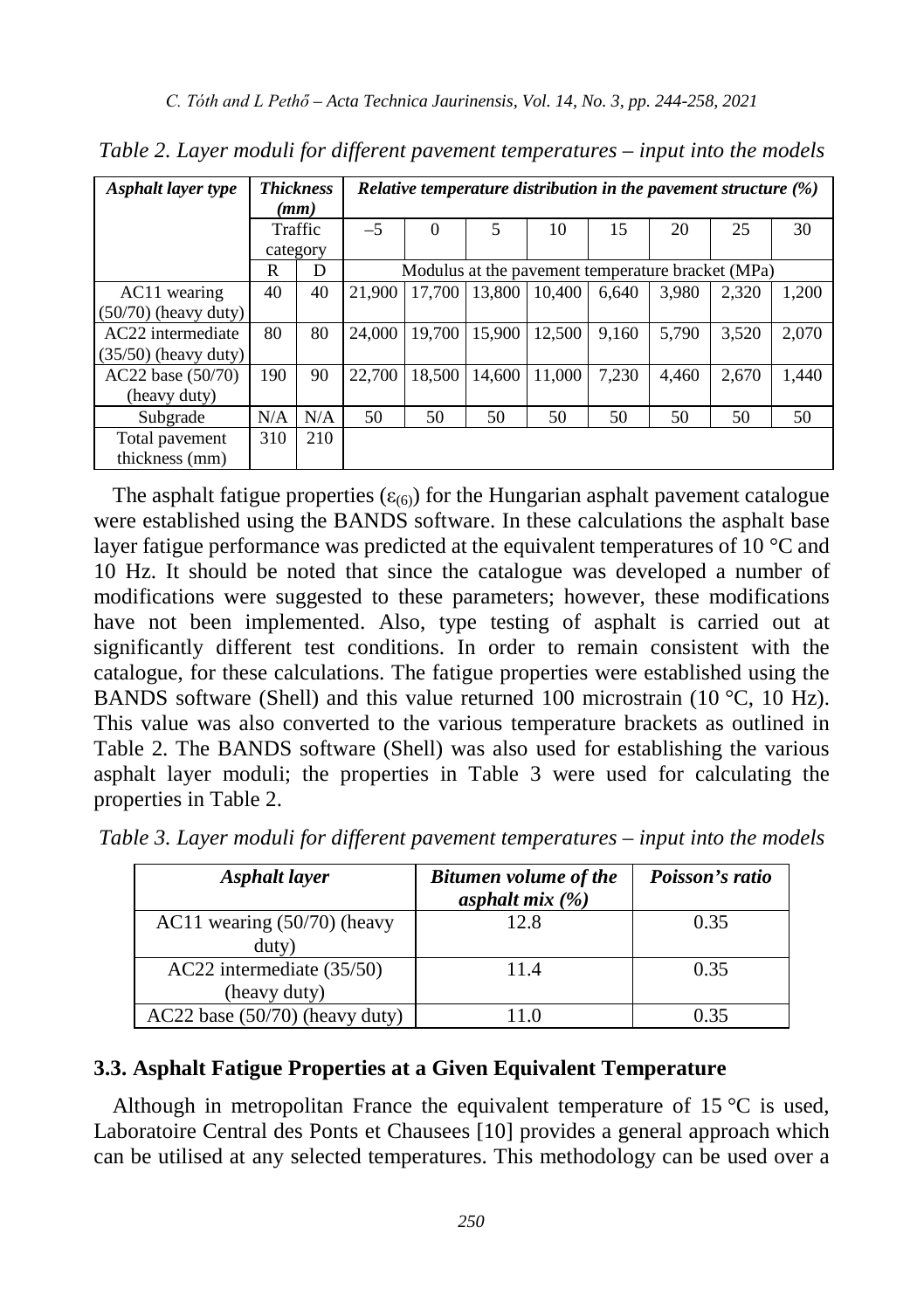fairly broad range of positive temperatures, based on the calculation that the approximate value for the dependency of the modulus E and the strain  $\varepsilon_6$  can be obtained from Equation (11).

$$
\varepsilon_6(\theta) \times E(\theta)^n = constant \tag{11}
$$

where

 $\varepsilon_6$  (θ) = fatigue resistance of the asphalt mix, determined at 10<sup>6</sup> loading cycles at the equivalent temperature *θ*,

 $E(\theta)$  = stiffness of the asphalt material at the equivalent temperature  $\theta$ .

 $n =$  material constant.

In the absence of results of fatigue tests for a given material at different temperatures, a mean value of 0.5 can be selected for n and the equation can be reorganised as in Equation (12).

$$
\varepsilon_6(\theta_i) = \varepsilon_6(10^\circ C; 10Hz) \times \sqrt{\frac{E(10^\circ C; 10Hz)}{E(\theta_{ii}10Hz)}}
$$
(12)

Equation (12) provides a model and estimation of the fatigue properties at different temperatures. By using Equation (12), the fatigue properties at any given equivalent temperatures could be readily calculated, given that the standardised fatigue test and a temperature-frequency sweep for stiffness has been completed.

Bodin et al. [16] presented a series of fatigue tests at different temperatures, using two different asphalt materials, which provides validation of the above model. For another validation of the model, flexural fatigue tests were carried out on an Australian EME2 mix at 10, 20 and 30  $^{\circ}$ C and 10 Hz using four-point bending test. It was found that the fatigue properties at different temperatures can be reliably estimated for Australian test conditions by using Equation (11) with  $n=0.5$ . By using a value of  $n=0.5$ , Equation (11) can be reorganized as shown in Equation (12) [9].

For the analysis in this paper, it is assumed that the value of n=0.5 is valid for the Hungarian test conditions and Equation (12) is used. In this equation  $E(\theta_i)$  is the modulus of the asphalt layer at the given temperature. This is summarised in Table 2; for a more accurate analysis these values need to be established in the laboratory through testing; however, for this paper, the estimated moduli values were used.

The method of calculation is summarised in Tables 4 and 5; the methodology is visualised in Figs. 1 and 2, respectively.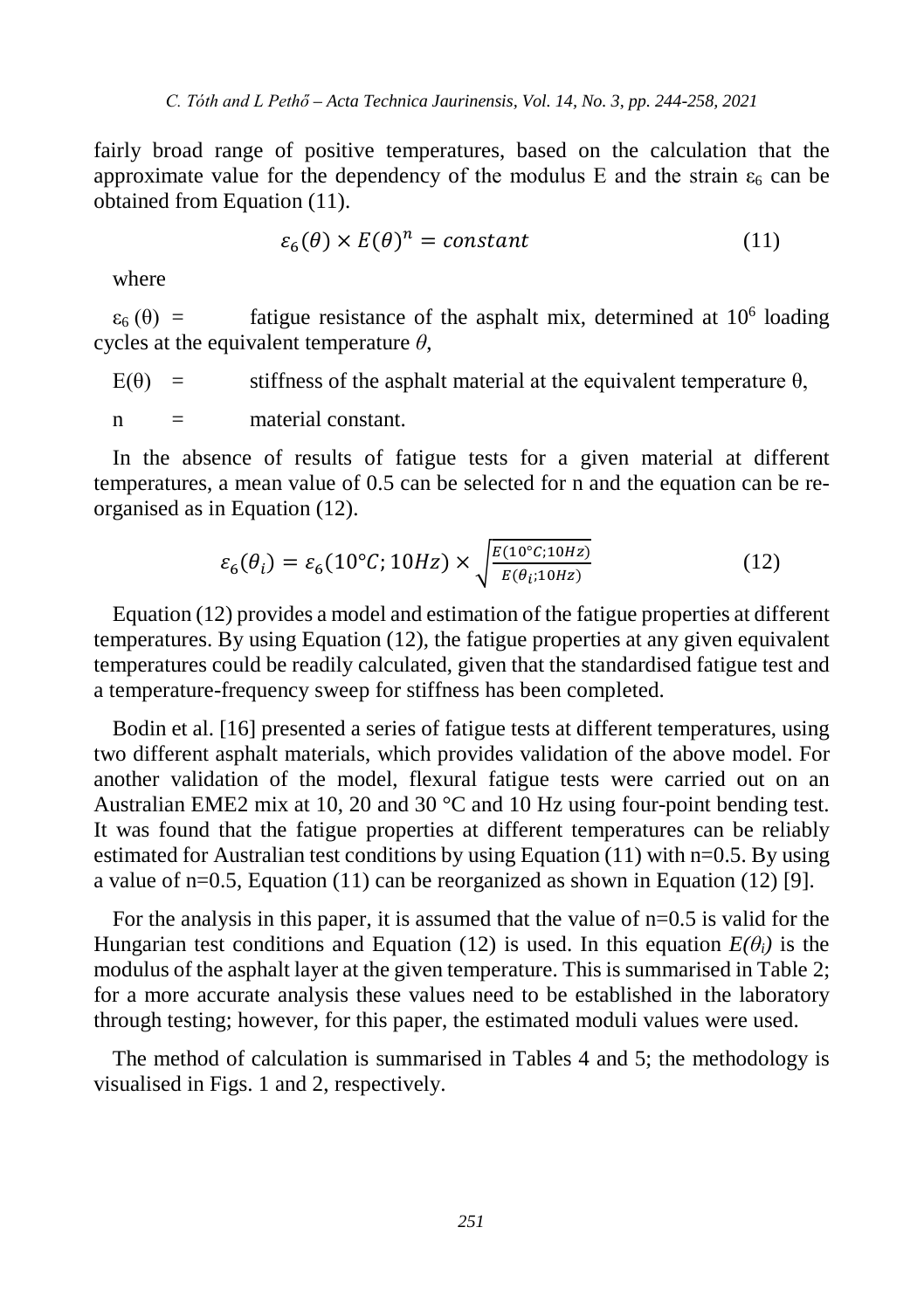| $\mathbf{\theta}^{\bullet}$ C)                                                     | $-5$   | $\Omega$ | 5      | 10     | 15    | 20    | 25    | 30     |
|------------------------------------------------------------------------------------|--------|----------|--------|--------|-------|-------|-------|--------|
| <b>Temperature distribution</b><br>(%)                                             | 1.3    | 12.5     | 16.2   | 11.3   | 9.1   | 18.7  | 16.2  | 14.7   |
| $E(\theta_i; 10 Hz)$<br>$(AC22 \, base)$                                           | 22.700 | 18,500   | 14,600 | 11.000 | 7,230 | 4,460 | 2,670 | 1,440  |
| $g(6), \theta(i), n=0.5$                                                           | 70     | 77       | 87     | 100    | 12    | 157   | 203   | 276    |
| $\mathbf{g}(t)$ ( $\times 10^{-6}$ )<br>- pavement response                        | 56.0   | 66.0     | 81.0   | 101.0  | 142.0 | 210.0 | 314.0 | 501.0  |
| $\varepsilon(6)$ , $\theta(i)$ ( $\times 10^{-6}$ )<br>- fatigue performance       | 70     | 77       | 87     | 100    | 123   | 157   | 203   | 276    |
| $d\left(\theta, i\right) \left(\times 10^6\right)$<br>- elementary damage          | 0.337  | 0.459    | 0.708  | 1.051  | 2.022 | 4.275 | 8.860 | 19.571 |
| $d(\theta, i)$ ( $\times 10^6$ ) - weighted<br>elementary damage                   | 0.004  | 0.057    | 0.115  | 0.119  | 0.184 | 0.800 | 1.433 | 2.885  |
| $d(\theta, i)$ (×10 <sup>6</sup> ) – total                                         | 5.60   |          |        |        |       |       |       |        |
| $d(\theta, i)$ (×10 <sup>6</sup> ) – weighted<br>elementary damage<br>(cumulative) | 0.004  | 0.062    | 0.176  | 0.295  | 0.479 | 1.280 | 2.712 | 5.597  |

*Table 4. Input into calculations for pavement model in the traffic loading category R*

*Table 5. Input into calculations for pavement model in the traffic loading category D*

| $\theta$ (°C)                                                                      | $-5$   | $\Omega$ | 5      | 10     | 15    | 20    | 25    | 30     |
|------------------------------------------------------------------------------------|--------|----------|--------|--------|-------|-------|-------|--------|
| <b>Temperature distribution</b><br>$\frac{1}{2}$                                   | 1.3    | 12.5     | 16.2   | 11.3   | 9.1   | 18.7  | 16.2  | 14.7   |
| $E(\theta_i; 10 Hz)$<br>$(AC22 \, base)$                                           | 22,700 | 18,500   | 14.600 | 11.000 | 7,230 | 4,460 | 2,670 | 1,440  |
| $\varepsilon(6)$ , $\theta(i)$ , $n=0.5$                                           | 70     | 77       | 87     | 100    | 12    | 157   | 203   | 276    |
| $g(t)$ ( $\times$ 10 <sup>-6</sup> )<br>- pavement response                        | 56.0   | 66.0     | 81.0   | 101.0  | 142.0 | 210.0 | 314.0 | 501.0  |
| $d\left(\theta, i\right) \left(\times 10^6\right)$<br>- elementary damage          | 0.337  | 0.459    | 0.708  | 1.051  | 2.022 | 4.275 | 8.860 | 19.571 |
| $d(\theta, i)$ (×10 <sup>6</sup> ) – weighted<br>elementary damage                 | 0.004  | 0.057    | 0.115  | 0.119  | 0.184 | 0.800 | 1.433 | 2.885  |
| $d(\theta, i)$ (×10 <sup>6</sup> ) – total                                         | 5.60   |          |        |        |       |       |       |        |
| $d(\theta, i)$ (×10 <sup>6</sup> ) – weighted<br>elementary damage<br>(cumulative) | 0.004  | 0.062    | 0.176  | 0.295  | 0.479 | 1.280 | 2.712 | 5.597  |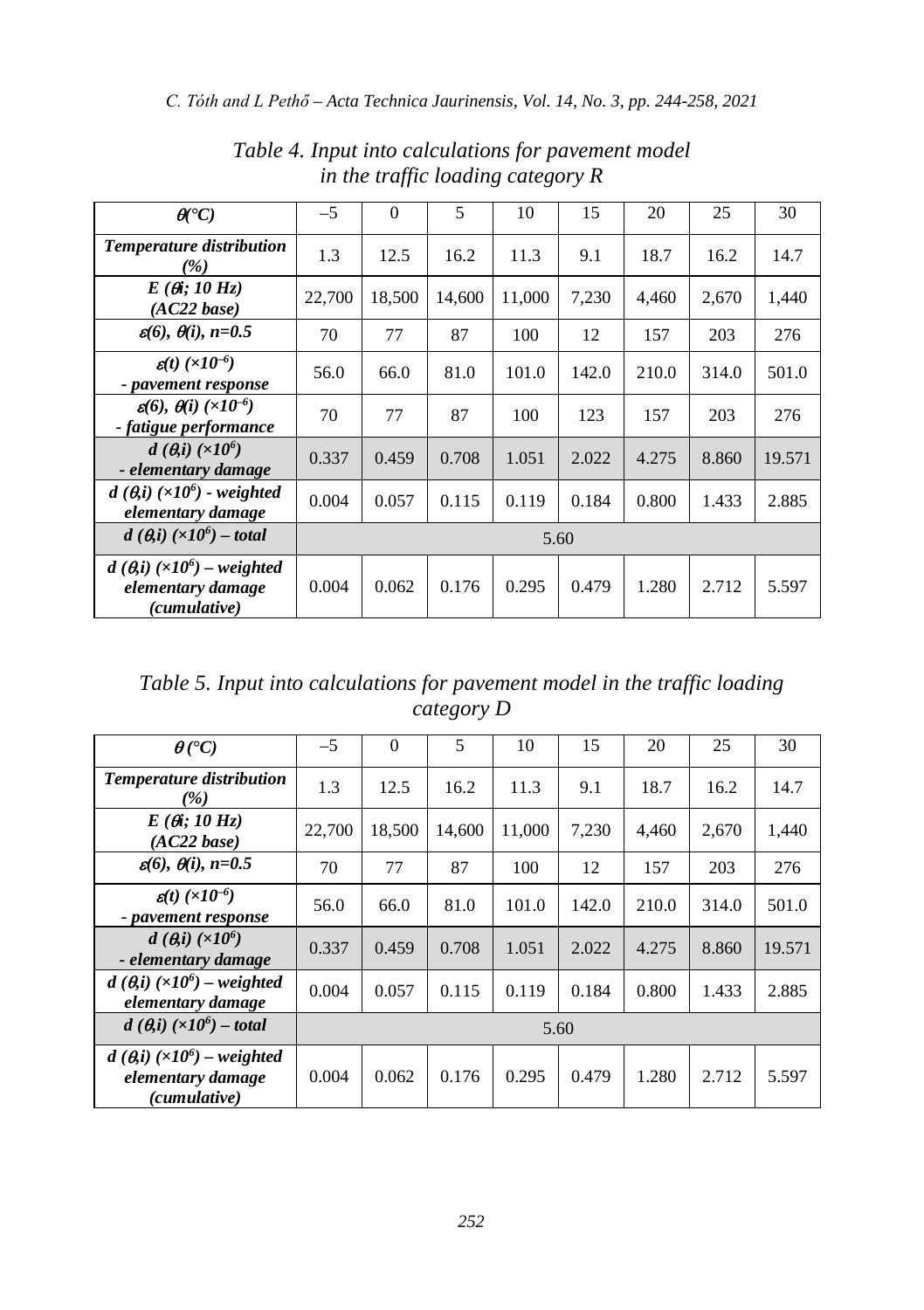

*Figure 1. Establishing the equivalent temperature based on the calculation of elementary damage – traffic loading category R*



*Figure 2. Establishing the equivalent temperature based on the calculation of elementary damage – traffic loading category D*

The equivalent temperature (design temperature)  $\theta_{eq}$  is the temperature where the elementary damage equals to the total elementary damage at different temperatures; this is calculated by interpolating the data set. For the pavement structure for traffic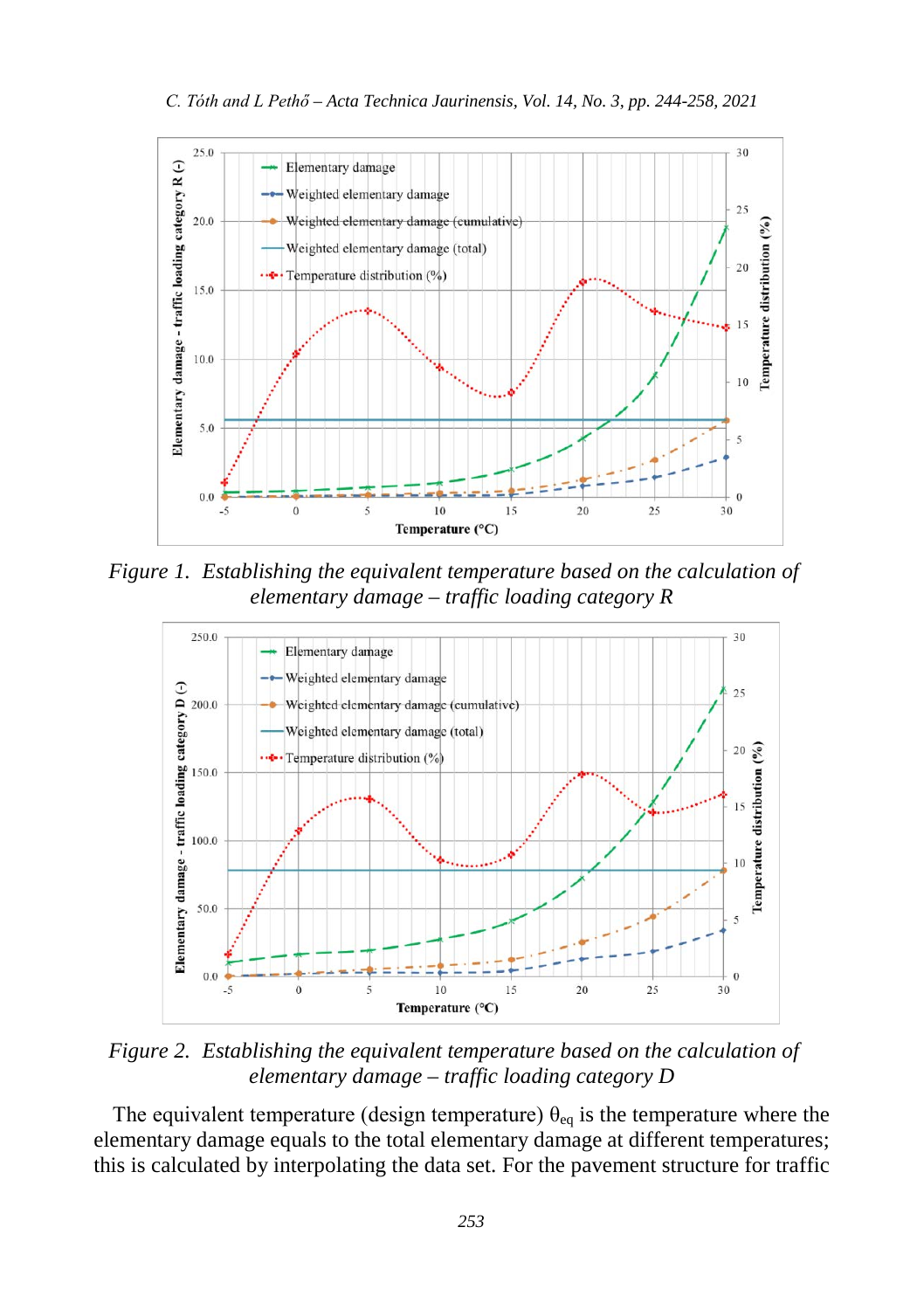loading category R this value was calculated as 22 °C and for traffic loading category D this was 20.5 °C. By using the average monthly air temperature values the weighted mean annual pavement temperature (wMAPT) was calculated with the SPDM 3.0. software [17] as 17.7 °C.

# **4. Summary of the Calculations and Practical Application of the Methodology**

The current Hungarian pavement design catalogue [15] was developed by Nemesdy et al. in 1992 [18]. Nemesdy et al. utilised the BANDS nomographs for the asphalt types used in the 1990s; the methodology described in this paper utilised the same approach, i.e. using the BANDS nomographs; however, supported by a computer software. Since the asphalt compositions significantly changed since the 1990s, in this work the asphalt moduli were determined based on the combined aggregate grading, bitumen content and air voids contents as outlined in the current Hungarian asphalt specification [19].

The calculations were conducted at  $5^{\circ}$ C intervals between –5 and +30  $^{\circ}$ C; the calculated bitumen and the asphalt moduli values are summarised in Table 6. Unmodified binders were selected for this analysis that the BANDS nomographs can be used. While 35/50 binder is not commonly used in Hungary, this was selected in line with best practice that intermediate layers should have a higher rutting resistance.

| <b>Temperature</b><br>$C^{\bullet}C$ | AC11 wearing<br>(heavy duty) |                               |                              | AC22 intermediate<br>(heavy duty) | $AC22$ base<br>(heavy duty)  |                            |  |
|--------------------------------------|------------------------------|-------------------------------|------------------------------|-----------------------------------|------------------------------|----------------------------|--|
| Binder type                          |                              | 50/70                         |                              | 35/50                             | 50/70                        |                            |  |
|                                      | $S_{\text{binder}}$<br>(MPa) | $E_{\text{asphalt}}$<br>(MPa) | $S_{\text{binder}}$<br>(MPa) | $E_{\text{asphalt}}$<br>(MPa)     | $S_{\text{binder}}$<br>(MPa) | $E_{\rm asphalt}$<br>(MPa) |  |
| $-5$                                 | 604                          | 21,900                        | 700                          | 24,000                            | 604                          | 22,700                     |  |
| $\Omega$                             | 387                          | 17,700                        | 455                          | 19,700                            | 387                          | 18,500                     |  |
| 5                                    | 229                          | 13,800                        | 286                          | 15,900                            | 229                          | 14,600                     |  |
| 10                                   | 124                          | 10,400                        | 169                          | 12,500                            | 124                          | 11,000                     |  |
| 15                                   | 60.7                         | 6,640                         | 90.1                         | 9,160                             | 60.7                         | 7,230                      |  |
| 20                                   | 28.8                         | 3,980                         | 44.9                         | 5,790                             | 28.8                         | 4,460                      |  |
| 25                                   | 13.1                         | 2,320                         | 21.1                         | 3,520                             | 13.1                         | 2,670                      |  |
| 30                                   | 5.05                         | 1,200                         | 9.37                         | 2,070                             | 5.05                         | 1,440                      |  |

| Table 6. Bitumen and asphalt moduli of the various asphalt types as a function of |  |             |  |  |  |
|-----------------------------------------------------------------------------------|--|-------------|--|--|--|
|                                                                                   |  | temperature |  |  |  |

Based on the above calculations the results were different for the two different traffic loading categories of R and D, resulting in equivalent temperature values of 22 °C and 20.5 °C respectively; for practical considerations it is recommended using  $20^{\circ}$ C as a starting point for the new Hungarian pavement design methodology. At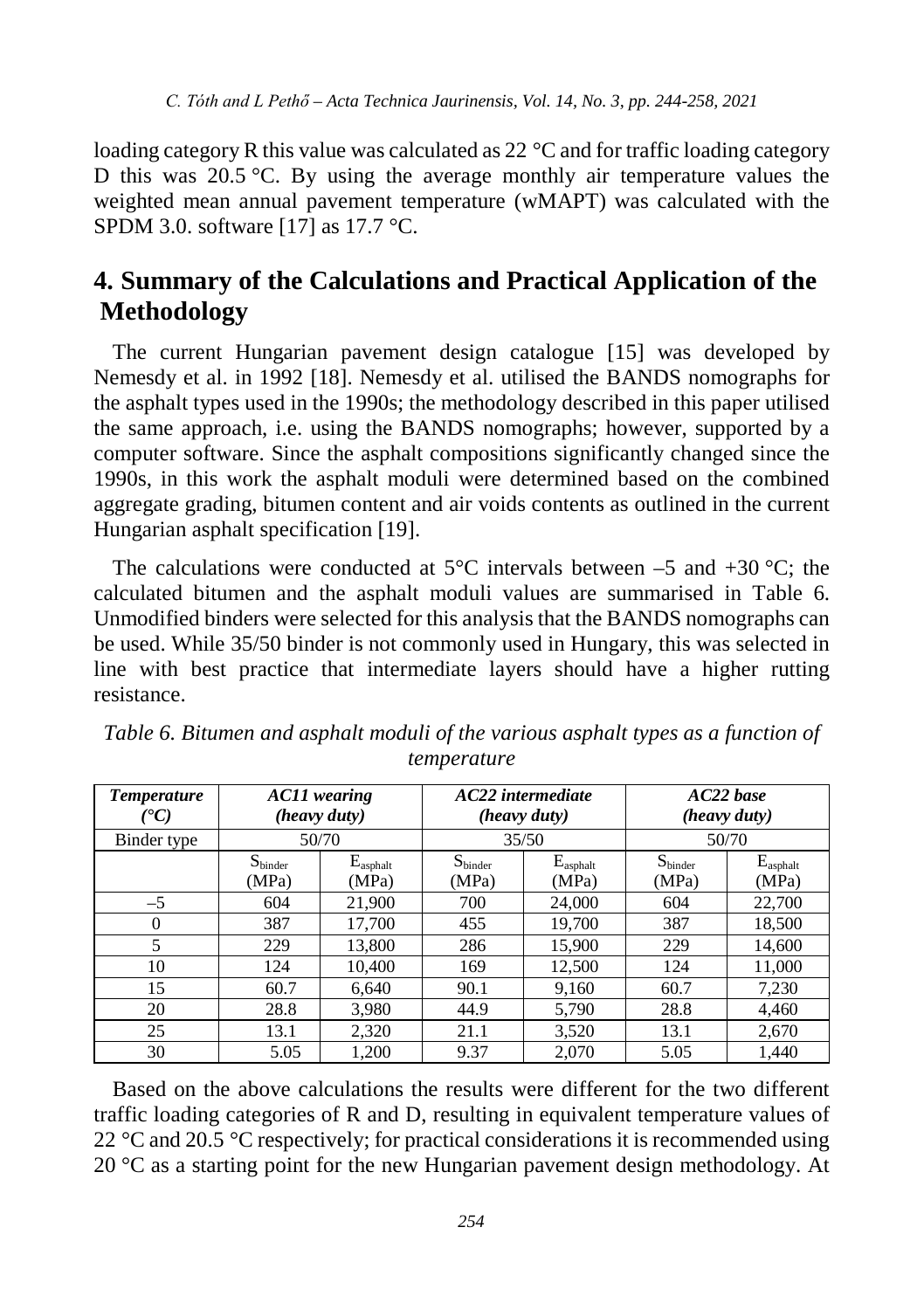this temperature the asphalt moduli and parameters are summarised in Table 7, where the values are rounded to the nearest 100 MPa for practical reasons.

| Asphalt layer                             | Asphalt moduli at<br>equivalent<br>temperature of $20^{\circ}C$<br>(MPa) | <b>Bitumen volume of</b><br>the asphalt mix $(\%)$ | Poisson's<br>ration |
|-------------------------------------------|--------------------------------------------------------------------------|----------------------------------------------------|---------------------|
| AC11 wearing $(50/70)$ (heavy<br>duty)    | 4.000                                                                    | 12.8                                               | 0.35                |
| AC22 intermediate (35/50)<br>(heavy duty) | 5,800                                                                    | 11.4                                               | 0.35                |
| $AC22$ base $(50/70)$ (heavy<br>duty)     | 4.500                                                                    | 11.0                                               | 0.35                |

*Table 7. Suggested asphalt moduli and parameters for pavement structural design*

The above described methodology can be refined and updated based on long-term temperature measurement in different Hungarian regions. Considering the differences in different climatic regions within the country, the pavement structure may be further optimised and refined. This way the pavement structures in the different climatic regions would be designed based on real data and not on average values established for the entire country.

The above methodology provided the basis for a fundamental research work. As a result, a new mechanistic pavement design approach was developed for Hungary, which also considers the realistic bearing capacity of the locally available subgrade and base layers. This provided an avenue to further optimise pavement structures in a holistic way, with considering the local climatic conditions and local material availability. It also provides pathways for new and innovative technologies by incorporating the mechanistic properties of newly developed potential materials and technologies. The research work, methodology and outcomes are described in details by Primusz and Toth [20], where the material parameters described in Table 7 were applied for the calculations.

### **5. Summary and conclusions**

The French pavement design method provides a very comprehensive, probabilitybased design approach. It also provides a fairly sophisticated method for establishing the equivalent pavement temperature, which has been used worldwide for different applications. The objective of this paper was analysing the applicability of the French method for calculating the equivalent pavement temperature for Hungarian climatic conditions. It was found that the French method provides a comprehensive approach and can facilitate variable climatic conditions and pavement temperature distribution while considering the thickness of the pavement structure. This provides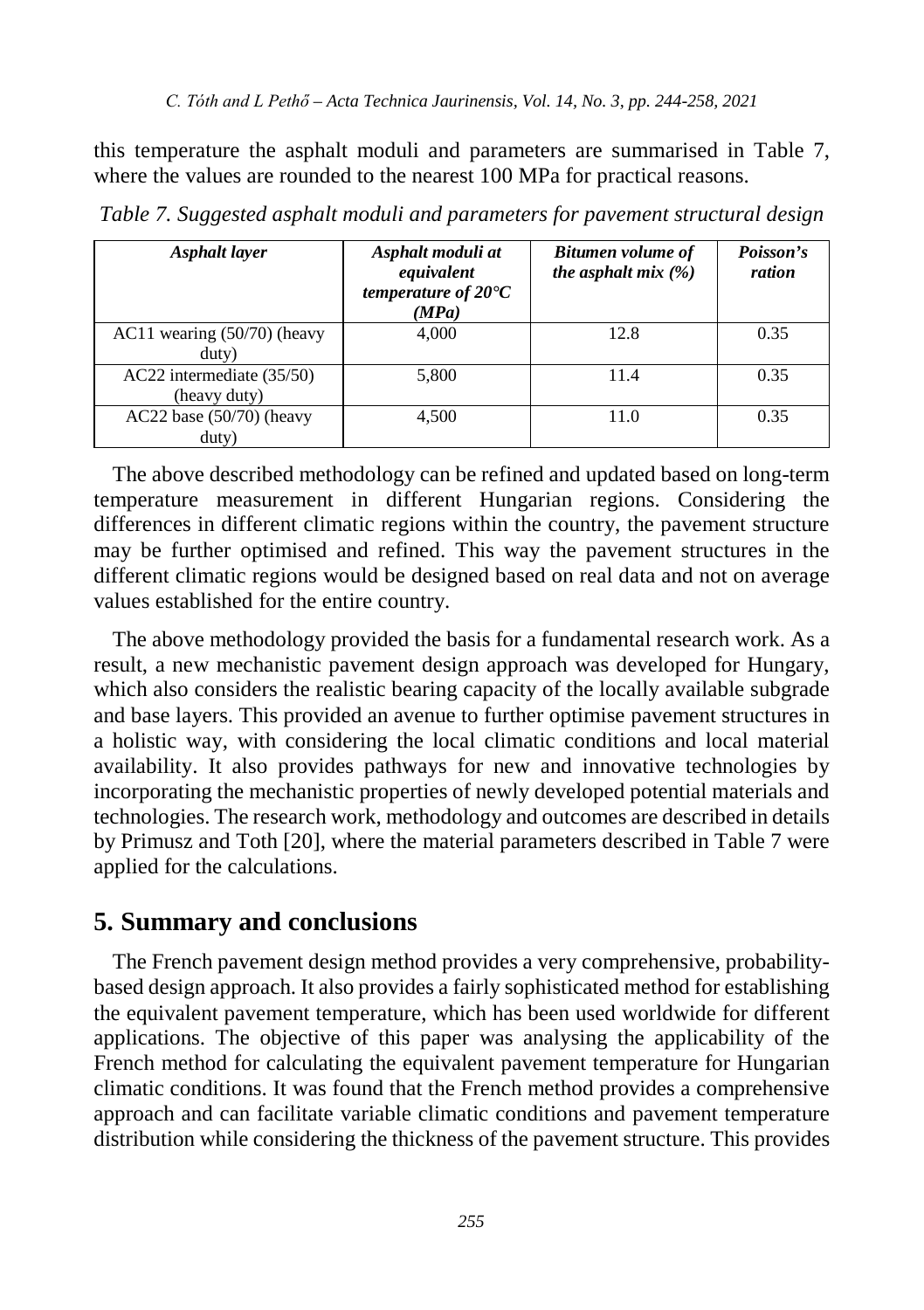fit for purpose solutions and eliminates the overly simplified approach to use a single equivalent pavement temperature for variable climatic and pavement conditions.

Real pavement temperature data provided crucial input into the accuracy of the methodology. Asphalt modulus values and asphalt fatigue properties at different temperatures were estimated using an internationally well accepted method. The next focus item of this research work will be to refine the calculations based on asphalt modulus master-curves and fatigue data collected from laboratory testing at different temperatures.

# **References**

- [1] P. Pereira, J. Pais, Main flexible pavement and mix design methods in Europe and challenges for the development of an European method*. Journal of Traffic and Transportation Engineering (English Edition)* 4 (4) (2017) pp. 316–346. doi: *https://doi.org/10.1016/j.jtte.2017.06.001*
- [2] X. Gao, Y. Wei, W. Huang, Strain-based equivalent temperature gradient in concrete pavement and comparison with other quantification methods, *Road Materials and Pavement Design* 18 (6) (2017) pp. 1460–1472. doi: *10.1080/14680629.2016.1218788*
- [3] R. Ktari, F. Hammoum et al., Consideration of Seasonal Temperature Changes in the French Pavement Design Method. In P. Kotronis (Ed.), Risk Evaluation and Climate Change Adaptation of Civil Engineering Infrastructures and Buildings, *ISTE Ltd and John Wiley & Sons, Inc.*, London, 2019, pp. 1–55. doi: *https://doi.org/10.1002/9781119671428.ch1*
- [4] A. Saleh, L. Gáspár: Advantages and limitations of using foamed bitumen. *Acta Technica Jaurinensis* (2021). doi: *https://doi.org/10.14513/actatechjaur.00587*
- [5] A. Saleh, L. Gáspár: Functional and environmental impacts of the use of reclaimed asphalt pavement materials and of foamed asphalt. *Acta Technica Jaurinensis* (2021). doi: *https://doi.org/10.14513/actatechjaur.00590*
- [6] M. Pszczola, J. Judycki, Equivalent temperature for design of airport pavements using mechanistic-empirical methods, May 2014.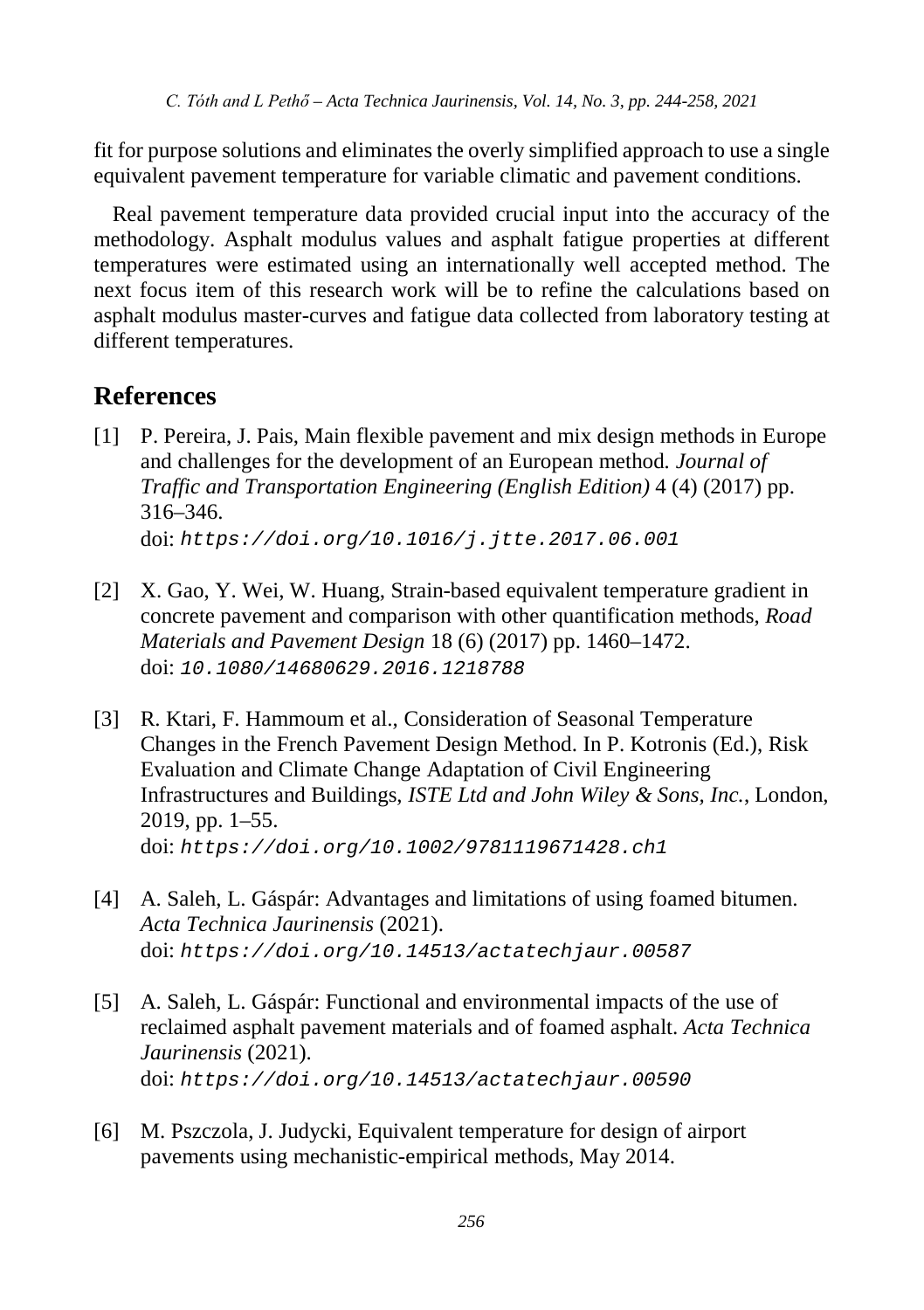*C. Tóth and L Pethő – Acta Technica Jaurinensis, Vol. 14, No. 3, pp. 244-258, 2021*

- [7] L. Petho, Influence of temperature distribution on the design of pavement structures. *Periodica Polytechnica Civil Engineering* 52 (1) (2008) pp 45–53. doi: *<https://doi.org/10.3311/pp.ci.2008-1.07>*
- [8] M.A. Miner, Cummulative Damage in Fatigue. *The American Society of Mechanical Engineers* 67 (1945) pp. 159–164.
- [9] L. Petho, P. Bryant, P, EME2 fatigue properties and pavement design in a sub-tropical climate. *8th RILEM international conference on mechanisms of cracking and debonding in pavements*, Springer, Nantes, 2016, pp. 431-436.
- [10] Laboratoire Central des Ponts et Chaussées (LCPC) 1997, French design manual for pavement structures, LCPC, Paris, France.
- [11] Road pavement structural design Application to new pavements, NF P 98- 086–2011 (2011) (in French).
- [12] Bituminous mixtures: test methods for hot mix asphalt: part 24: resistance to fatigue, EN 12697-24:2012 (2012).
- [13] W. Arand, H. Lorenzl, influence of bitumen hardness on the emergency behavior of asphalt paving of different thickness depending on the capacity of the surface, the traffic load and the temperature; part 2 (original title: Einfluß der Bitumenhärte auf das Ermüdungsverhalten von Asphaltbefestigungen unterschiedlicher Dicke in Abhängigkeit von der Tragfähigkeit der Unterlage der Verkehrsbelastung und der Temperatur). *Forschung Straßenbau und Straßenverkehrstechnik* 696 (1995) pp. 1–40 (in German). URL *https://trid.trb.org/view/996178*
- [14] I. Fi, L. Petho, Calculation of the equivalent temperature of pavement structures, *Periodica Polytechnica Civil Engineering*, 52 (2) (2008) pp. 91– 96. doi: *<https://doi.org/10.3311/pp.ci.2008-2.05>*

- [15] Designing and strengthening of asphalt pavements, e-UT e-UT06.03.13 (ÚT 2-1.202:2005 (2005) (in Hungarian).
- [16] D. Bodin, J. Terrier et al., Effect of temperature on fatigue performances of asphalt mixes. *11th International conference on asphalt pavements*, ISAP, USA, Nagoya, 2010.